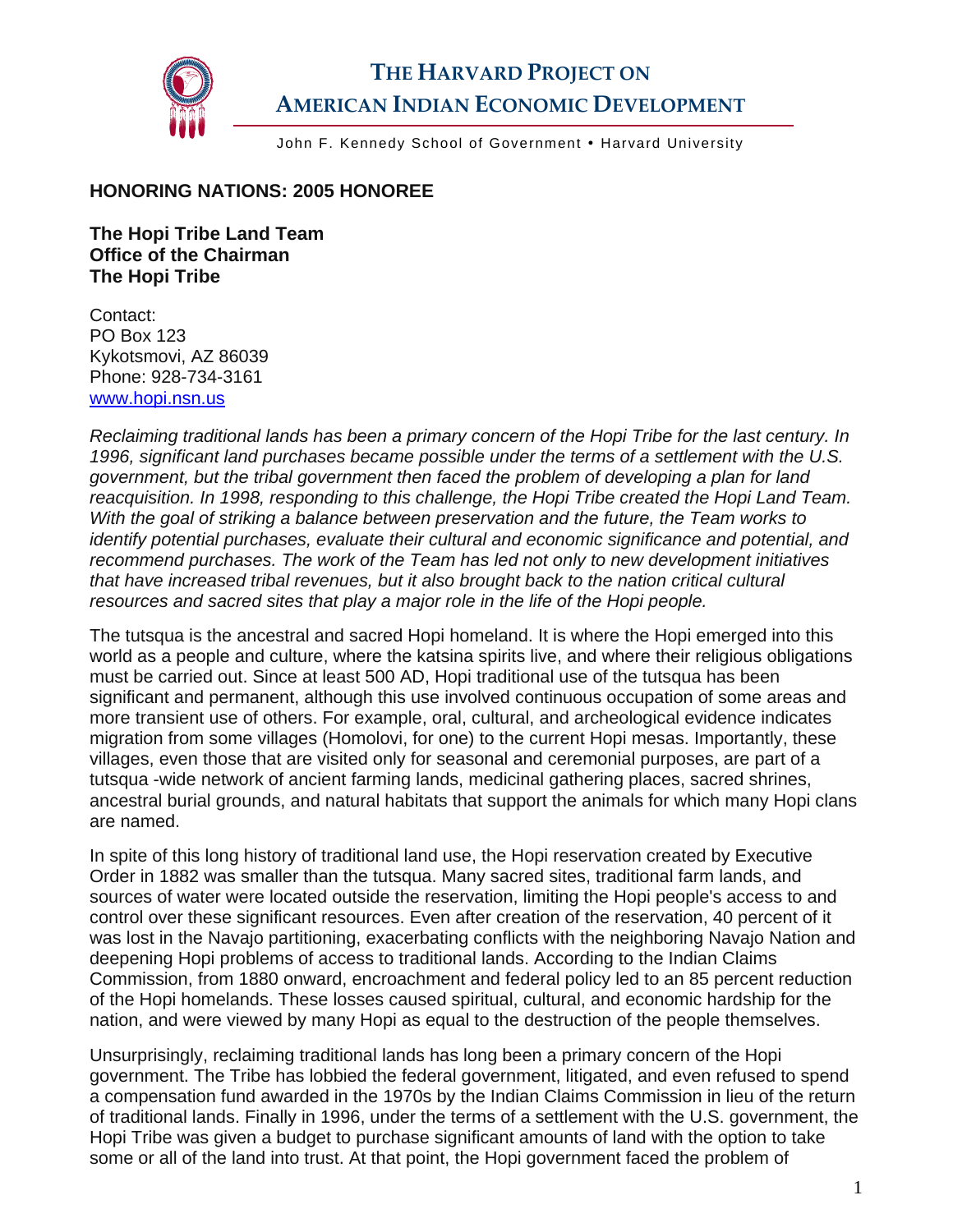developing a land acquisition plan that would help the nation prioritize various goals for the land and evaluate potential purchases.

Recognizing the importance of careful planning and strategy in the Nation's land acquisition efforts, the tribal government responded by creating the Hopi Tribe Land Team. Established in 1998, the team is a group committed, long-serving, and land-expert members on the Tribal Council; in particular, it represents the consolidation of pre-existing committees and task forces charged with providing leadership on all land issues, including land purchase, use, development, and litigation. Four main goals guide purchases: to regain the Hopi tutsqua and preserve Hopi culture, to build a sustainable economy, to create job opportunities for tribal members, and to raise revenue for the Tribe's general fund and village budgets. These goals permit the team to take a flexible and pragmatic approach to land acquisition, while still appropriately weighing the opportunities in terms of cultural and religious significance, potential for economic development, and availability for purchase. According to one Land Team member, the objective of the purchases has been to strike a balance between preservation and the future.

Critically, the Land Team developed a high level of sophistication in its land acquisition process. After one potential purchase evaporated because the seller discovered the buyer was the Hopi Tribe, the team followed the path of other astute, high-profile developers and created a front corporation to engage in purchases. When another purchase was stymied because of public opposition to the conversion of U.S. Forest land to tribal trust land, the Team found alternative sites to purchase and sponsored a series of community meetings in nearby towns to build and restore good relationships.

The Land Team's success is clear in its purchase record. The Hopi Tribe has purchased several valuable parcels of commercial real estate in Flagstaff and Holbrook. It also purchased five ranches along U.S. Interstate 40, a high-traffic corridor south of the Hopi and Navajo reservations. Beyond their economic potential, these lands contain important cultural, subsistence, medicinal, and religious sites. Additional purchases increased the nation's water access and water rights, while others diminished the Hopi Tribe's landlocked position within the Navajo reservation. Through these purchases, the Hopi are better able to access and protect sacred sites, create viable economic development and revenue generating activities, and maintain and enhance their sovereignty.

Achievements can also be seen in how the Land Team operates. Faced with the possible closure of the Homolovi State Park, which contains many sites with cultural and spiritual significance for the Hopi, the Tribe partnered with the State of Arizona through a memorandum of understanding (MOU) to improve the parklands. The MOU aligns with the Land Team's long-term plan to buy acreage around the park to create a gateway on Hopi lands for park visitors. Already, seven sections of land have been purchased. Together with the MOU, these purchases provide the Tribe with a wide range of opportunities new jobs for Hopi citizens; more outlets for Hopi artisans; resources to support Hopi life ways; and greater control over cultural patrimony, both ancient and contemporary. For instance, the newly acquired lands contain eagle nesting sites important to Hopi religious practices and host wildlife and plants used in Hopi traditional diets and for medicine; the value of these habitats is enhanced by their location next to park land. In combination, the purchases and MOU ensure greater tribal access to archeological resources. And, the MOU also promises to protect the authenticity of Hopi cultural symbols. Not surprisingly, the park shop no longer sells counterfeit or inappropriate kachina dolls or other objects that misrepresent Hopi culture.

Commercial land purchases also demonstrate the Land Team's effectiveness. Clearly outlined in their goals, the Land Team must consider the economic needs of the tribal government and citizens in its land purchases. Accordingly, some commercial properties purchased within the Hopi tutsqua were not put into trust. Rather, the Team felt that the business potential of those properties would be better served if they were developed as fee simple holdings. To further